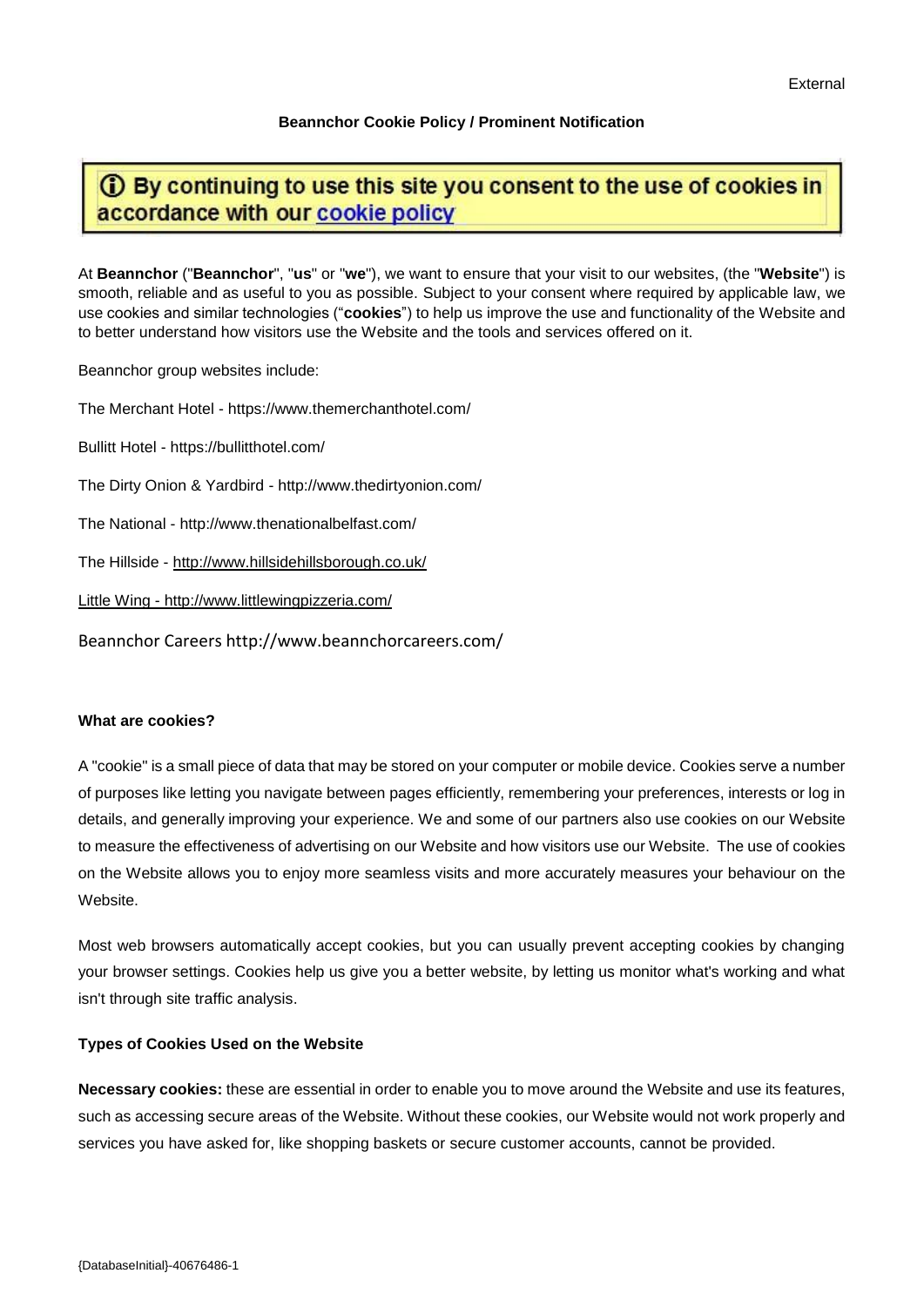**Performance cookies:** these collect information about how visitors use the Website, for instance which Pages visitors go to most often, and if they get error messages from web pages. [These cookies don't collect information that identifies a visitor. All information these cookies collect is aggregated and therefore anonymous.] We use these cookies to test different designs and features for our website and we also use them to help us monitor how our visitors reach our sites and how effective our advertising is.

**Functional cookies:** these allow the Website to remember choices you make (such as your user name, language or the region you are in) and provide enhanced, more personal features. These cookies can also be used to remember changes you have made to text size, fonts and other parts of web pages that you can customise.

**Targeting cookies:** these are used to deliver adverts more relevant to you and your interests. They are also used to limit the number of times you see an advertisement as well as help measure the effectiveness of the advertising campaign. Some of our partners may also use cookies or web beacons (a single-pixel image file) so that you see more relevant advertisements when visiting other websites. Quite often targeting or advertising cookies will be linked to site functionality provided by the other organisation.

**Social networking cookies:** these are usually set by the social networking provider and enable you to share content from the Website with your friends through your favourite social networks.

| <b>Cookie Type</b>                | <b>Name</b>                                       | <b>Purpose</b>                                                                                                                                                                                                                                                                                            | <b>Expiry Date</b>                                                                                                                                                                                                                   | <b>Sites That Apply</b>                                                                                                                                                                                                                                                                                                                                                                                                                                                                                                 |
|-----------------------------------|---------------------------------------------------|-----------------------------------------------------------------------------------------------------------------------------------------------------------------------------------------------------------------------------------------------------------------------------------------------------------|--------------------------------------------------------------------------------------------------------------------------------------------------------------------------------------------------------------------------------------|-------------------------------------------------------------------------------------------------------------------------------------------------------------------------------------------------------------------------------------------------------------------------------------------------------------------------------------------------------------------------------------------------------------------------------------------------------------------------------------------------------------------------|
| <b>GOOGLE</b><br><b>ANALYTICS</b> | utmb,<br>utma,<br>utmv,<br>utmc,<br>utmz, ga, gid | Google<br>Analytics is<br>a web<br>analytics<br>service<br>provided by<br>Google, Inc.<br>("Google"),<br>to help us<br>see how<br>our website<br>is used. In<br>doing so<br>information<br>about your<br>use of our<br>website,<br>including<br>your IP<br>address,<br>may be<br>transmitted<br>to Google | <b>The</b><br>longest<br>lasting<br>cookie<br>expires 2<br>years after<br>your last<br>visit to the<br>website.<br>Others are<br>deleted<br>- 6<br>months, 30<br>minutes<br>the<br>and<br>moment<br>close<br>you<br>your<br>browser. | https://www.bullitthotel.com/<br>http://www.bullittstreet.com/<br>http://www.hillsidehillsborough.c<br>o.uk/<br>http://www.littlewingpizzeria.com<br>http://www.thedirtyonion.com/<br>https://www.themerchanthotel.co<br>m/<br>http://www.thenationalbelfast.co<br>m/<br>A random unique number or string<br>of letters and numbers to identify<br>your browser, the<br>times and dates that you<br>interacted with the site recently<br>and the marketing materials or<br>referring pages that led you to the<br>site. |

Further details are contained in the following table: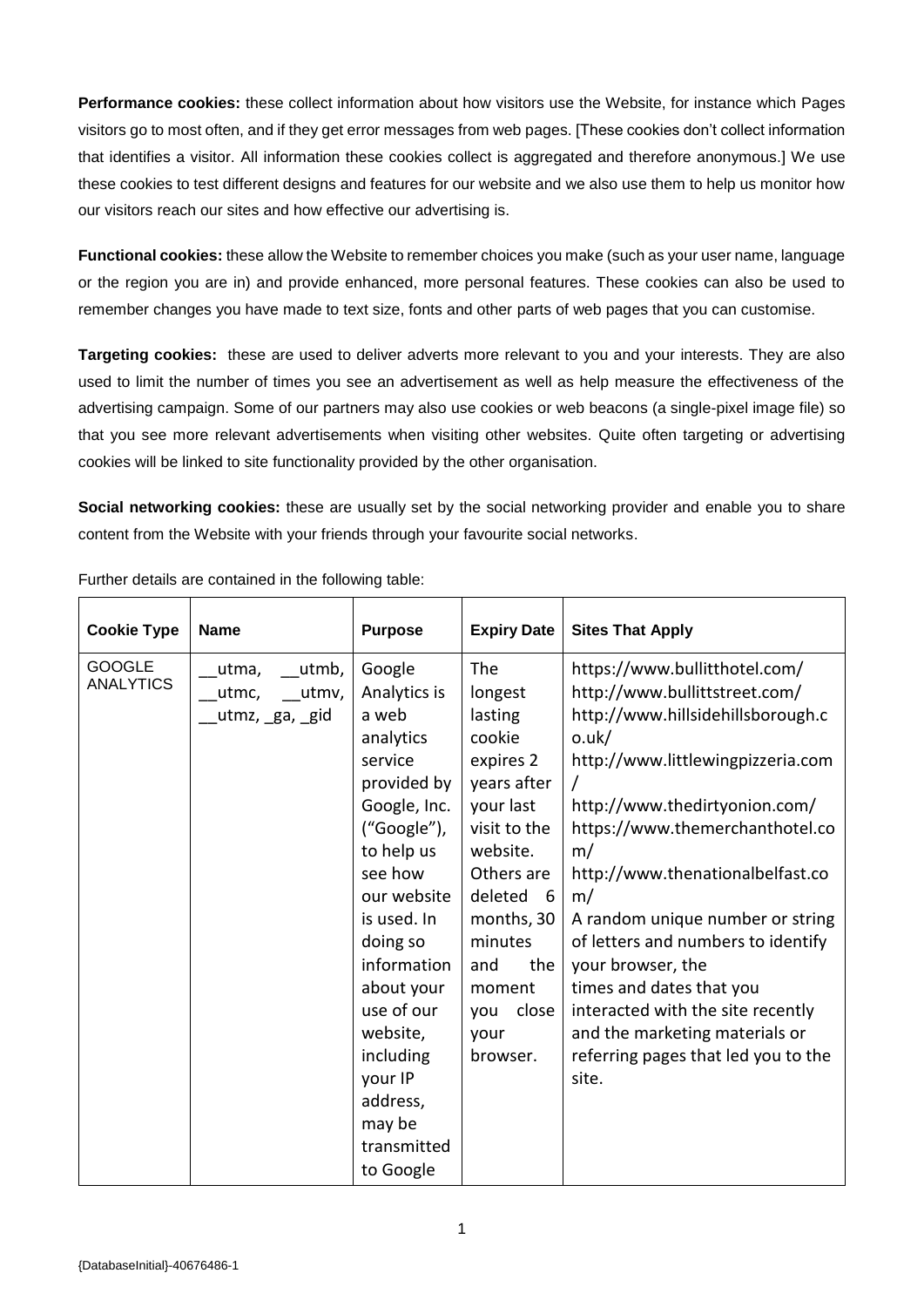|  | and stored              |  |
|--|-------------------------|--|
|  | on servers              |  |
|  | in the                  |  |
|  | United                  |  |
|  | States. The             |  |
|  | data                    |  |
|  | collected by            |  |
|  | Google                  |  |
|  | Analytics is            |  |
|  | used to                 |  |
|  | analyse                 |  |
|  | how                     |  |
|  | frequently              |  |
|  | the same                |  |
|  | people                  |  |
|  | revisit the             |  |
|  | Beannchor               |  |
|  | websites,               |  |
|  | how the                 |  |
|  | website is              |  |
|  | found (from             |  |
|  | advertising             |  |
|  | or                      |  |
|  |                         |  |
|  | referring               |  |
|  | websites),<br>and which |  |
|  |                         |  |
|  | pages are               |  |
|  | most                    |  |
|  | frequently              |  |
|  | viewed.                 |  |
|  | This                    |  |
|  | information             |  |
|  | is                      |  |
|  | combined                |  |
|  | with data               |  |
|  | from                    |  |
|  | thousands               |  |
|  | of other                |  |
|  | users to                |  |
|  | create an               |  |
|  | overall                 |  |
|  | picture of              |  |
|  | website                 |  |
|  | use, and is             |  |
|  | never                   |  |
|  | identified              |  |
|  | individually            |  |
|  | or                      |  |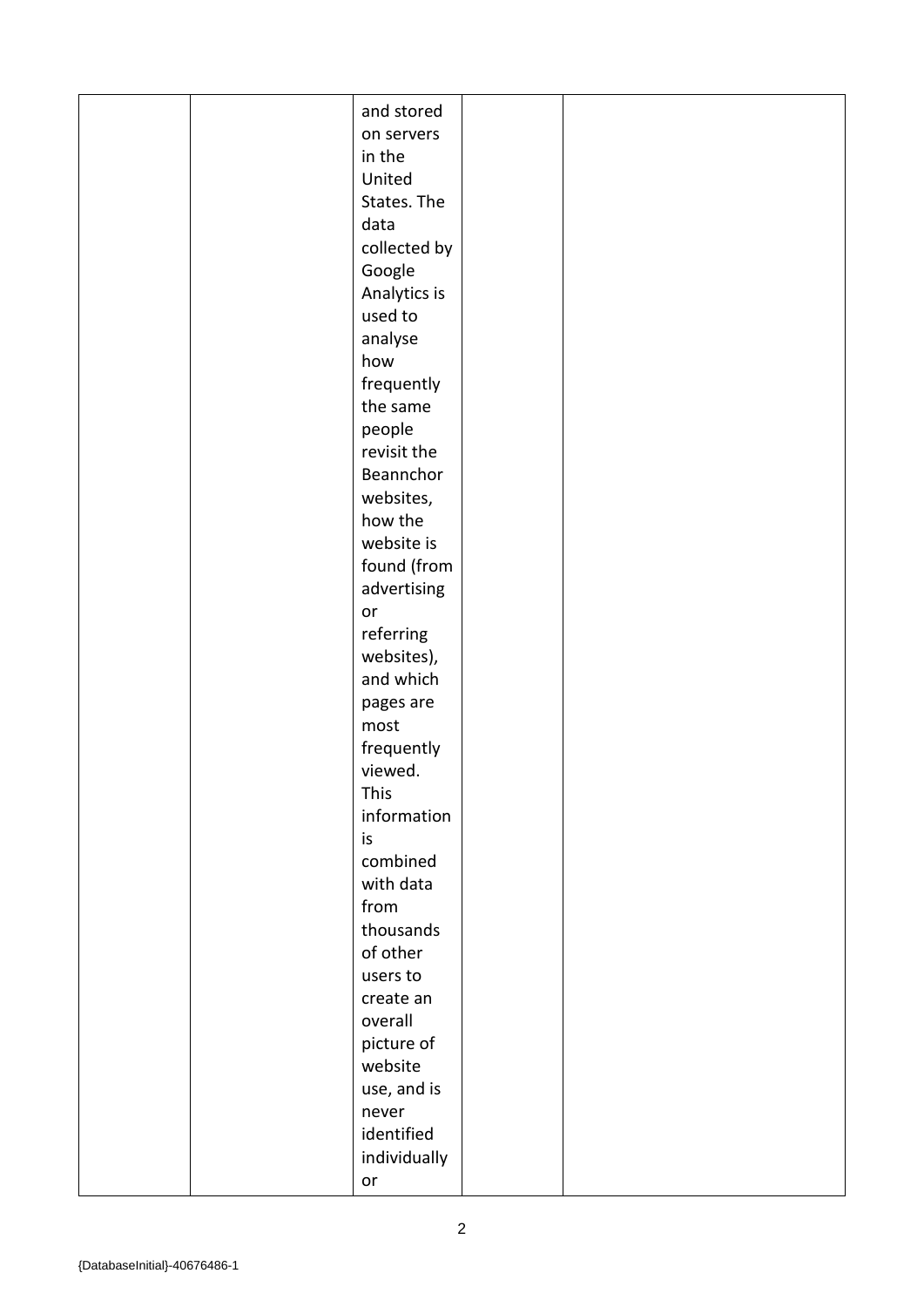|                                     |                                                                         | personally<br>and is not<br>linked to<br>any other<br>information<br>store<br>they<br>about your<br>users.                                                                                                                                                                                                                      |                                                                                                                                                                                                                    |                                                                                                                                                                                                                                                                              |
|-------------------------------------|-------------------------------------------------------------------------|---------------------------------------------------------------------------------------------------------------------------------------------------------------------------------------------------------------------------------------------------------------------------------------------------------------------------------|--------------------------------------------------------------------------------------------------------------------------------------------------------------------------------------------------------------------|------------------------------------------------------------------------------------------------------------------------------------------------------------------------------------------------------------------------------------------------------------------------------|
| <b>DOUBLE</b><br><b>CLICK</b>       | IDE, DSID                                                               | <b>DoubleClick</b><br>uses<br>cookies to<br>improve<br>advertising.<br>Some<br>common<br>applications<br>are to<br>target<br>advertising<br>based on<br>what's<br>relevant to<br>a user, to<br>improve<br>reporting<br>on<br>campaign<br>performanc<br>e, and to<br>avoid<br>showing<br>ads the<br>user has<br>already<br>seen. | The<br>longest<br>lasting<br>cookie<br>expires 2<br>years after<br>your last<br>visit to the<br>website.<br>Others are<br>deleted 6<br>months,<br>30 minutes<br>and the<br>moment<br>you close<br>your<br>browser. | https://www.bullitthotel.com/<br>http://www.hillsidehillsborough.c<br>o.uk/<br>http://www.littlewingpizzeria.com<br>http://www.thenationalbelfast.co<br>m/<br>Doubleclick is a business owned by<br>Google that makes it money from<br>online advertisers and<br>publishers. |
| <b>EXPRESSIO</b><br><b>N ENGINE</b> | exp tracker,<br>exp last visit,<br>exp_last_activity,<br>exp csrf token | Expression<br>Engine adds<br>cookies to<br>the user's<br>browser to<br>track<br>various<br>statistics.<br>They track<br>when the<br>user last<br>visited the                                                                                                                                                                    | The<br>longest<br>lasting<br>cookie<br>expires 2<br>years after<br>your last<br>visit to the<br>website.<br>Others are<br>deleted<br>after 1                                                                       | https://bullitthotel.com/<br>http://bullittstreet.com/<br>http://www.hillsidehillsborough.c<br>o.uk/<br>http://www.littlewingpizzeria.com<br>$\prime$<br>http://www.thedirtyonion.com/<br>https://www.themerchanthotel.co<br>m/<br>http://www.thenationalbelfast.co<br>m/    |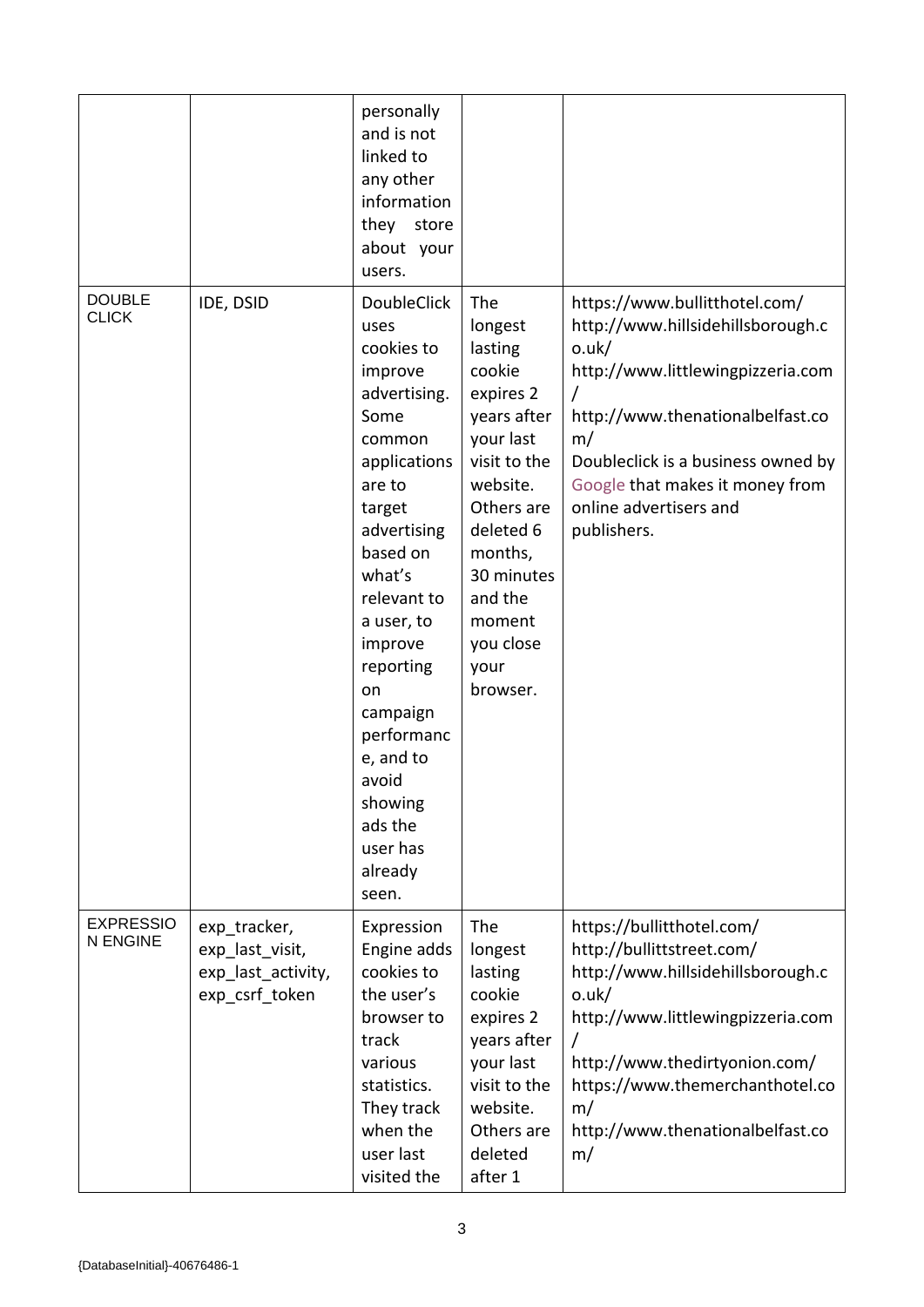|                                 |                                    | website,<br>what they<br>did and<br>what the<br>last 5 pages<br>were that<br>they visited.                                                                                                                                               | year and<br>the<br>moment<br>you close<br>your<br>browser.                                               | http://www.northdownhouse.com<br>Expression engine is the CMS used<br>to manage websites.                                                                                                                                                                  |
|---------------------------------|------------------------------------|------------------------------------------------------------------------------------------------------------------------------------------------------------------------------------------------------------------------------------------|----------------------------------------------------------------------------------------------------------|------------------------------------------------------------------------------------------------------------------------------------------------------------------------------------------------------------------------------------------------------------|
| <b>PHP</b><br><b>SESSION ID</b> | <b>PHPSESSID</b>                   | This cookie<br>is set by the<br>server your<br>website is<br>hosted on.<br>It allows<br>the server<br>to identify<br>the<br>user via<br>random<br>string of<br>characters.                                                               | The<br>moment<br>you close<br>your<br>browser                                                            | https://bullitthotel.com/<br>http://bullittstreet.com/<br>http://www.hillsidehillsborough.c<br>o.uk/<br>http://www.littlewingpizzeria.com<br>http://www.thedirtyonion.com/<br>http://www.thenationalbelfast.co<br>m/<br>http://www.northdownhouse.com<br>/ |
| <b>ADD THIS</b>                 | loc,<br>ouid,<br>mus,<br>ouid, uvc | <b>ADD THIS is</b><br>a plugin<br>within the<br>above<br>websites<br>which<br>allows the<br>addition of<br>social<br>media<br>buttons<br>throughout<br>the<br>website. It<br>tracks the<br>user's<br>engagemen<br>t with the<br>buttons. | The<br>longest<br>lasting<br>cookie<br>expires 1<br>years after<br>your last<br>visit to the<br>website. | https://bullitthotel.com/<br>http://bullittstreet.com/                                                                                                                                                                                                     |
| <b>SOJERN</b>                   | gid, apnid, cid                    | Sojern is a<br>third party<br>marketing<br>agency<br>which<br>allows you<br>to track the                                                                                                                                                 | The<br>longest<br>lasting<br>cookie<br>expires 2<br>years after<br>your last                             | https://bullitthotel.com/                                                                                                                                                                                                                                  |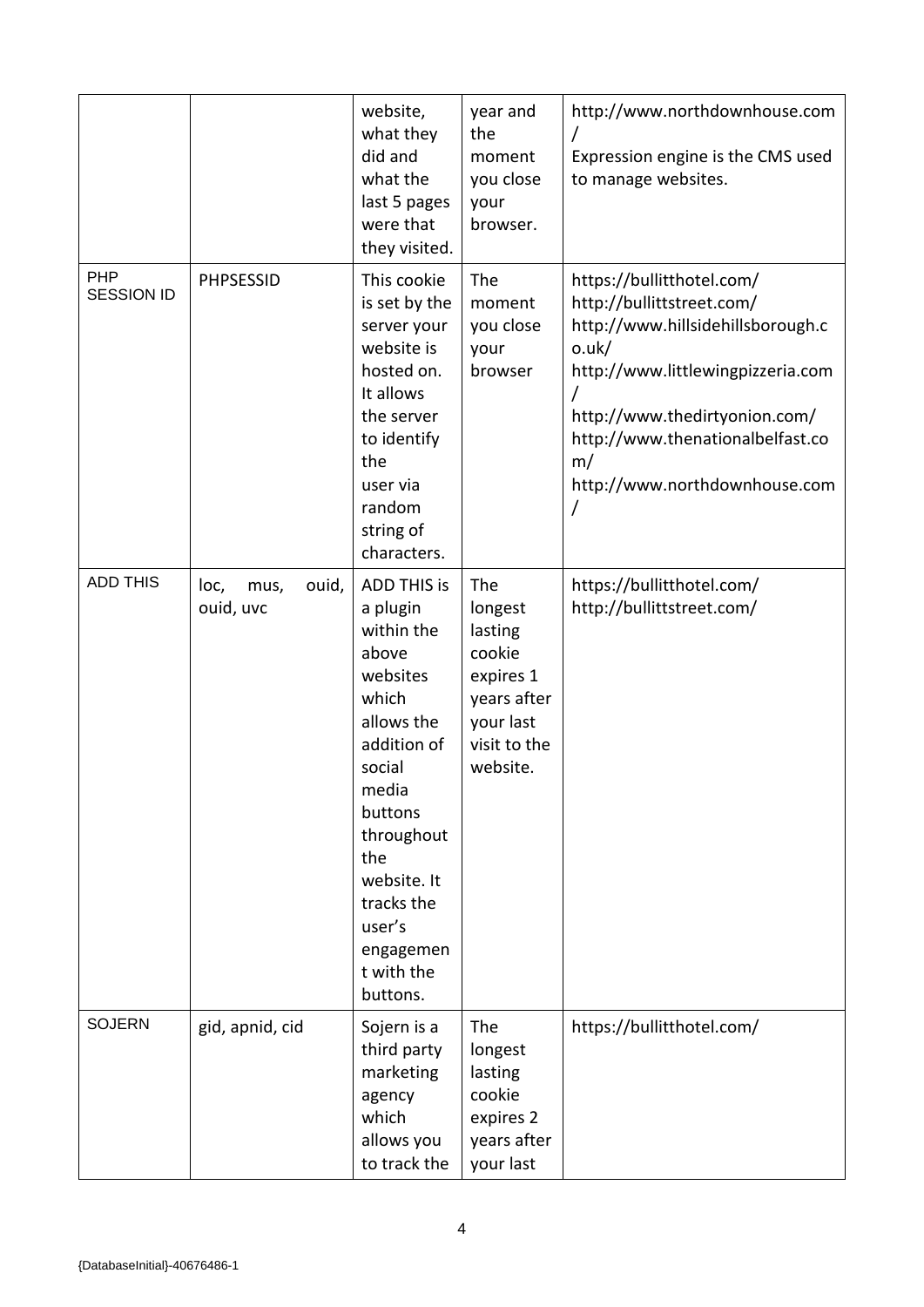|                                    |                                         | users<br>behavior<br>within<br>the web<br>page and<br>see exactly<br>how they<br>are using<br>the<br>website.                                                                                                             | visit to the<br>website.<br>Others are<br>deleted<br>after 1<br>year and<br>the<br>moment<br>you close<br>your<br>browser. |                                        |
|------------------------------------|-----------------------------------------|---------------------------------------------------------------------------------------------------------------------------------------------------------------------------------------------------------------------------|----------------------------------------------------------------------------------------------------------------------------|----------------------------------------|
| <b>NEWSLETTE</b><br>R POPUP        | NEWSLETTER_POP<br>UP                    | This cookie<br>is used to<br>check if the<br>user has<br>closed the<br>Newsletter<br>Popup.                                                                                                                               | This cookie<br>is deleted<br>after 1<br>year.                                                                              | http://www.thenationalbelfast.co<br>m/ |
| <b>CANDIDATE</b><br><b>MANAGER</b> | ASP.NET SessionId<br>, stepstone_cookie | These<br>cookies are<br>used by<br>Candidate<br>manager to<br>track the<br>users<br>session ID<br>and track<br>which<br>jobs they<br>have<br>clicked. This<br>is<br>Candidate<br>managers<br>own<br>tracking<br>software. | This cookie<br>is deleted<br>immediate<br>ly after<br>closing the<br>brower.                                               | http://www.beannchorcareers.co<br>m/   |

# **How to Manage and Disable Cookies**

Most browsers automatically accept cookies, but you can usually change your browser to prevent cookies being stored. Please note, if you do turn cookies off this will limit the service that we are able to provide to you and may affect your visitor experience. You can instruct your browser, by changing its options to stop accepting cookies or to prompt you before accepting a cookie from the website you visit. Our system will automatically issue cookies when you log in to the Website unless you have adjusted your browser setting so that it will refuse cookies.